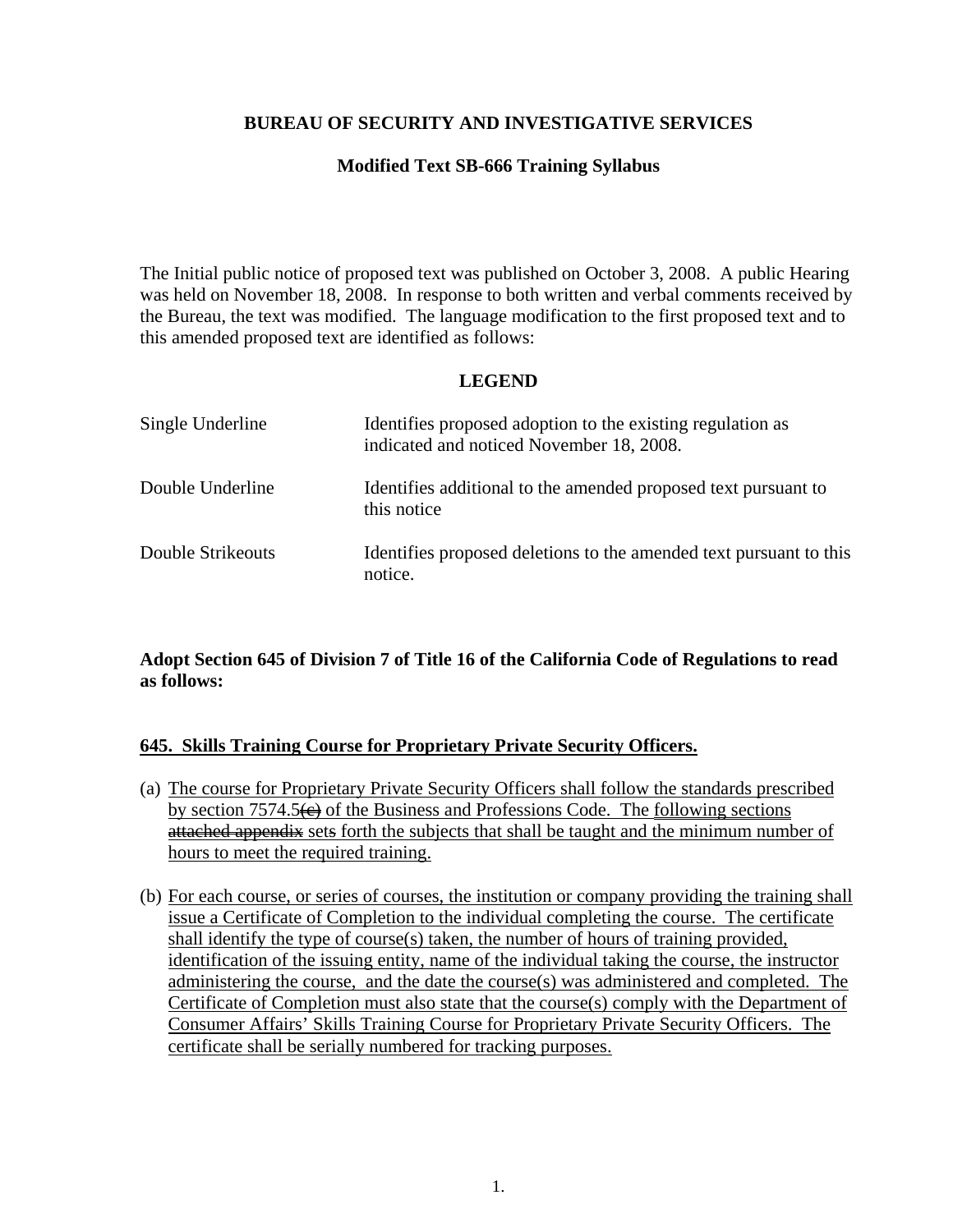(c) The Power to Arrest section of the course shall consist of a minimum of four hours of training. Two hours shall consist of Power to Arrest training.<sup>+</sup> The training will utilize the Department of Consumer Affairs' Power to Arrest Training Manual and may include lecture, discussion, exercises and roleplaying.  $\overline{and}$  The additional two hours shall consist of the Department of Consumer Affairs' Weapons of Mass Destruction and Terrorism Awareness Training for Security Professionals, the course consists of a Digital Video Disc

(DVD) and a Compact Disc (CD) containing the Facilitator Guide and Student Workbook.<br>A minimum of 12 hours must be spent covering <del>T</del>the courses listed under sections II through VI of the appendix must be completed within a minimum of 12 hours subsection (d). The complete course of training shall consist of a minimum of 16 hours and shall be completed within the first six months from either the date of employment or date of issuance of the proprietary private security officer's registration.

## (d) Proprietary Private Security Officer Training Courses I thru VI

# **I. POWER TO ARREST:**

## **A. Overview and Origin of Authority to Detain and Arrest 2 Hour Minimum**

- 1. Overview and Origin of Authority to Detain and Arrest
- 2. Definition of a Detention
- 3. Definition of an Arrest
- 4. What is a Private Citizen's Arrest
- 5. Use of Force
	- a. Legal

b. Employer Policy

6. Search and Seizure

a. 4<sup>th</sup> Amendment of the U.S. Constitution

b. Acting as a Law Enforcement Agent

- c. Discovering Contraband
- 7. Definition of Private/Public Property a. Jurisdiction
	- b. Trespass

## **B. Terrorism Awareness, Weapons of Mass Destruction Training for Security Professionals 2 Hour Minimum**

- 1. Introduction and Overview of the Training<br>2. The Role of a Security Officer
- 
- 3. The Nature of Terrorism
- 4. Weapons of Mass Destruction
- 5. Coordinating and Sharing of Critical Information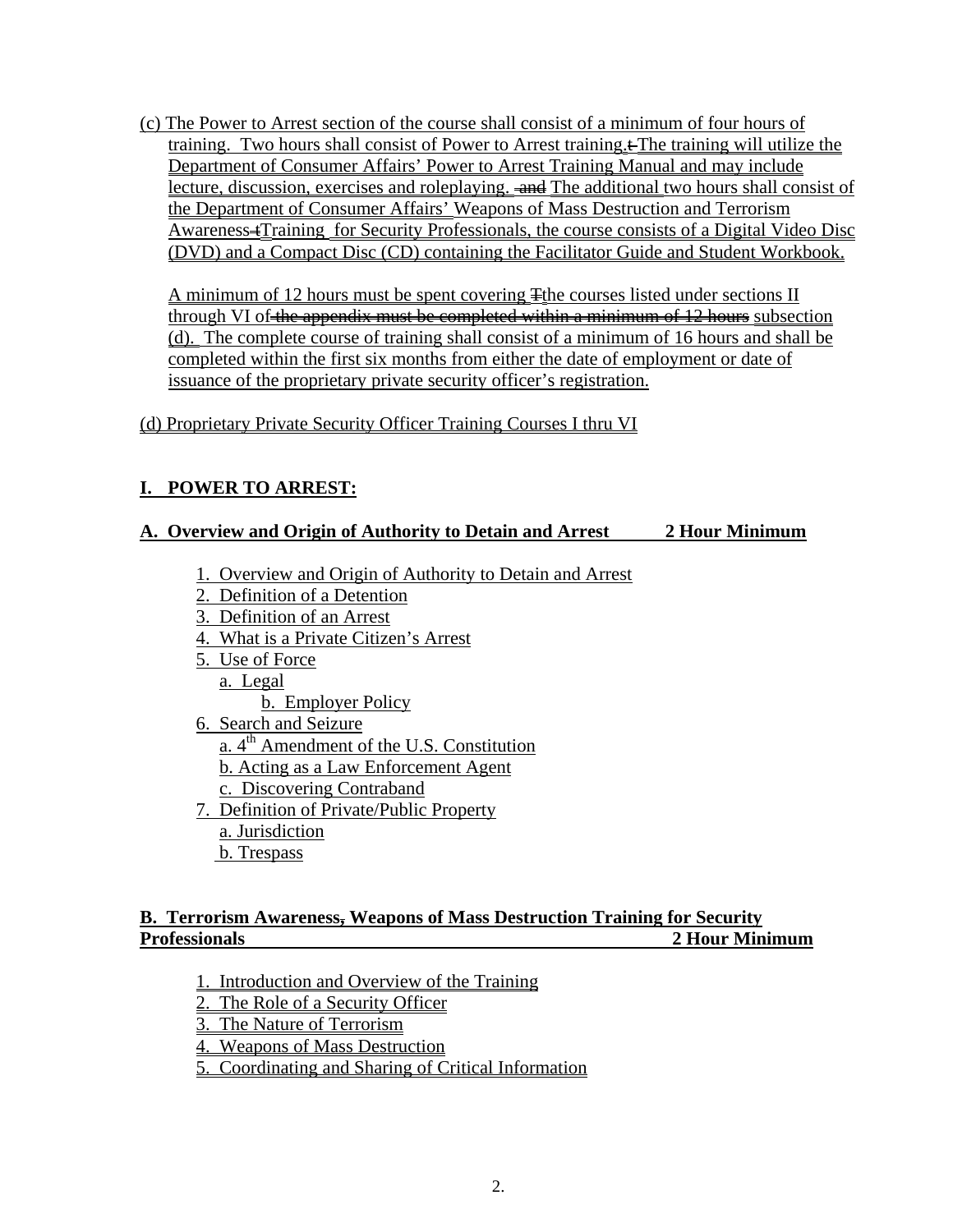## **II. ROLES AND RESPONSIBILITIES**

- 1. Definition of Proprietary
	- a. Employed by Company
	- b. Distinctive Uniform
	- c. Unarmed
	- d. Interact with Public
- 2. General
	- a. Private Citizen
	- b. Authority Originates from Company
	- c. Service Oriented
	- d. Employer Specific Policy

## **III. PUBLIC AND EMPLOYER EXPECTATIONS**

- 1. Ethics
- 2. Professionalism
- 3. Job Conduct
- 4. Cultural Awareness
- 5. Sexual Harassment

# **IV. LIABILITY ISSUES**

- 1. Overview of Civil Law, Criminal Law and Torts
	- a. Personal
	- b. Employer
- 2. Bureau of Security and Investigative Services Laws and Regulations
- 3. Explanation of a Duty to Care
	- a. Reasonable Expectation for a "Safe Environment"
	- b. Employer Specific
- 4. Explanation of Negligence
- 5. Examples of Common Liabilities
- 6. Accurate Reporting/Documentation

# **V. COMMUNICATION/CONFLICT MANAGEMENT**

- 1. Interpersonal Communications Skills
	- a. Approach
	- b. Body Language
	- c. Listening
	- d. Empathy.